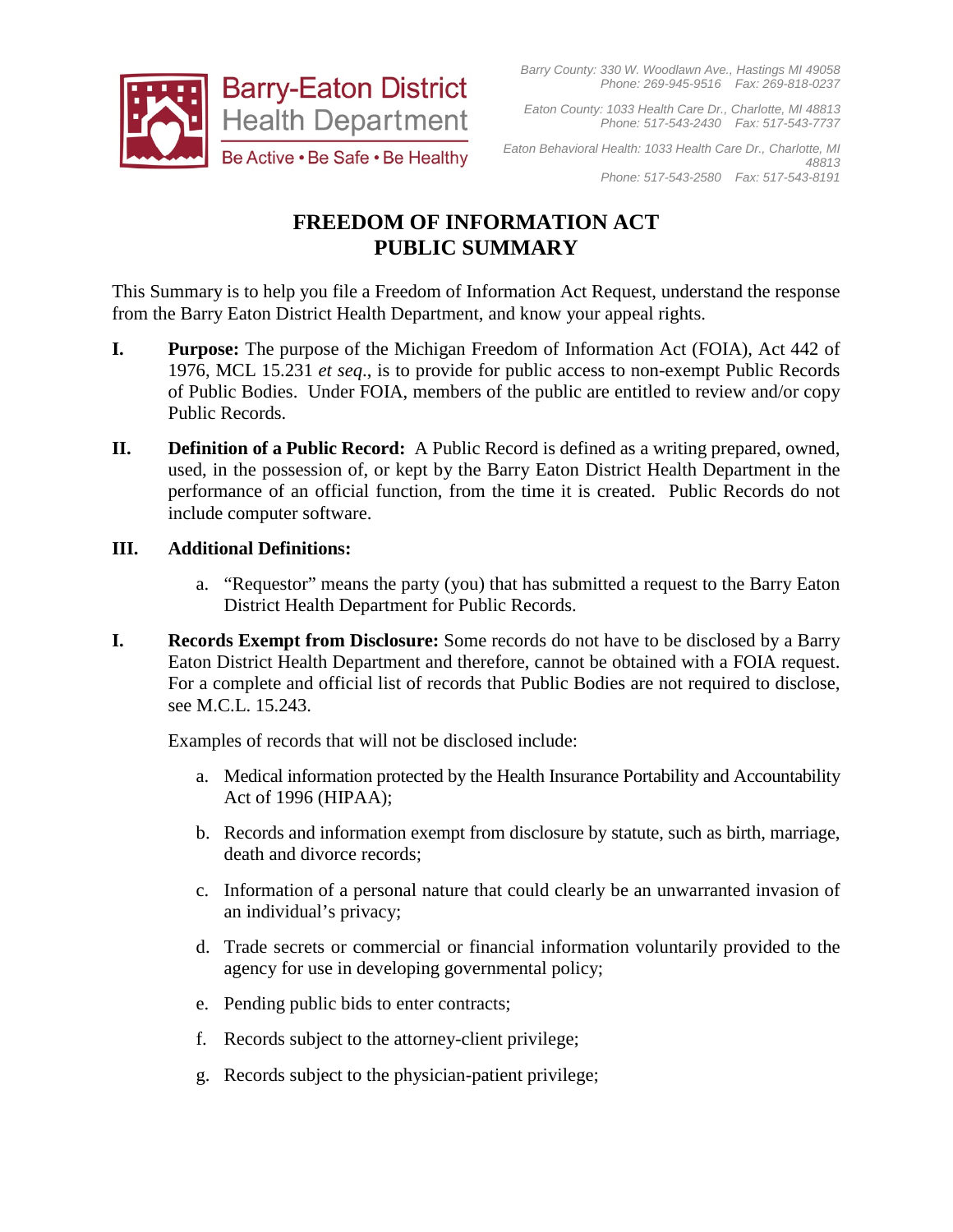- h. Medical counseling or psychological facts which would reveal an individual's identity;
- i. Social security numbers;
- j. Appraisals of real property to be acquired by a Barry Eaton District Health Department;

Note: Some Public Record may contain both material that must be disclosed (non-exempt) and material that does not have to be disclosed (exempt). If so, the Barry Eaton District Health Department must separate the exempt from the non-exempt material. When a portion of a document is designated exempt, the Barry Eaton District Health Department will generally describe the information that has been exempted unless a description would reveal the contents of the exempt information.

#### **IV. Procedure for Requesting a Public Record:**

a. All requests must be in writing and addressed to:

Barry Eaton District Health Department Attn: Deb Fuller, Environmental Health FOIA Coordinator 1033 Health Care Dr. Charlotte, MI 48813 Fax: (517) 541-2686 dfuller@bedhd.org

- b. Your request must provide as specific of a description of the record being requested as possible.
- c. There are fees associated with the copying of records. The Barry Eaton District Health Department will provide an itemized summary of these charges.
- d. Receipt date of electronic requests: FOIA requests sent by fax, email or other electronic method are not considered to be received by the Barry Eaton District Health Department until one (1) business day after it is sent. In the event a FOIA request by email is sent to the SPAM filter or junk-mail folder, it will not be considered received until one (1) day after the Barry Eaton District Health Department becomes aware of the message. The Barry Eaton District Health Department must keep a record of the date a written request is delivered to its SPAM or junk-mail and the date it is discovered.

#### **V. Understanding the Response to Your Request:**

- a. The Barry Eaton District Health Department will respond to your request, in writing, within five (5) business days from the date of receipt. The response will either:
	- i. Grant the request;
	- ii. Deny the request;
	- iii. Grant the request in part, and deny the request in part; or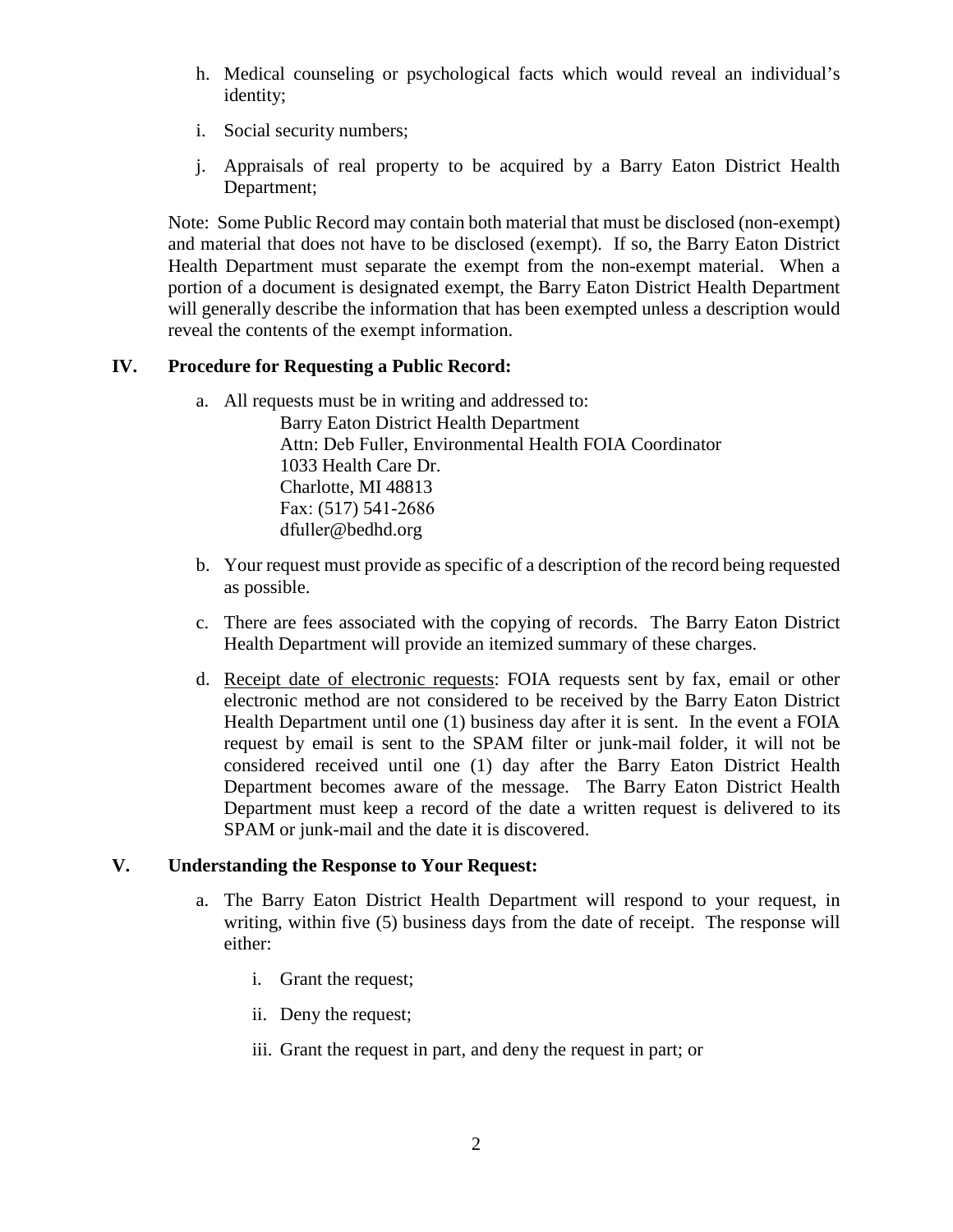- iv. Issue a written notice extending the time for response to the request by not more than ten (10) business days. Only one (1) extension per request is allowed.
	- 1. Extension notices will explain:
		- A. The reason for the extension; and
		- B. State a date by which the Barry Eaton District Health Department will respond to your request.
- b. When a request is granted, the public entity may allow you to inspect the documents at the location of the Barry Eaton District Health Department during usual business hours. Alternatively, the Barry Eaton District Health Department may provide copies of the documents to you.

#### **VI. FOIA Request Fees:**

- a. There is a cost for requesting documents through FOIA. These fees are explained in this section. The total fees for processing your FOIA request will be provided to you on an itemized form.
- b. Mailing Costs: The Barry Eaton District Health Department will mail you documents in the most economical method available. No charges for expediting or insurance are permitted unless specifically agreed to, in writing, by you.
- c. Copy Costs: Each 8½" x 11" or 8½" x 14" sheet of paper costs \$0.10. Double sided copies will be used when possible. This cost does not include labor.
- d. Labor Costs:
	- i. Costs for Searching, Locating and Examining Records:
		- 1. This cost is limited to costs directly associated with searching for, locating and examining records in order to respond to your request;
		- 2. Fees will be charged in increments of 15 minutes, with partial increments rounded down;
		- 3. Max hourly wage: The wage of the lowest-paid employee at the Barry Eaton District Health Department capable of searching, locating, and examining Public Records, regardless of whether that person is available or actually performs the work, will be used.
	- ii. Costs for Reviewing, Separating, and Deleting Exempt Information:
		- 1. Fees will be charged in increments of 15 minutes, with partial increments rounded down;
		- 2. Max hourly wage: The wage of lowest-paid employee at the Barry Eaton District Health Department capable of reviewing, separating, and deleting exempt information, regardless of whether that person is available or actually performs the work, will be used;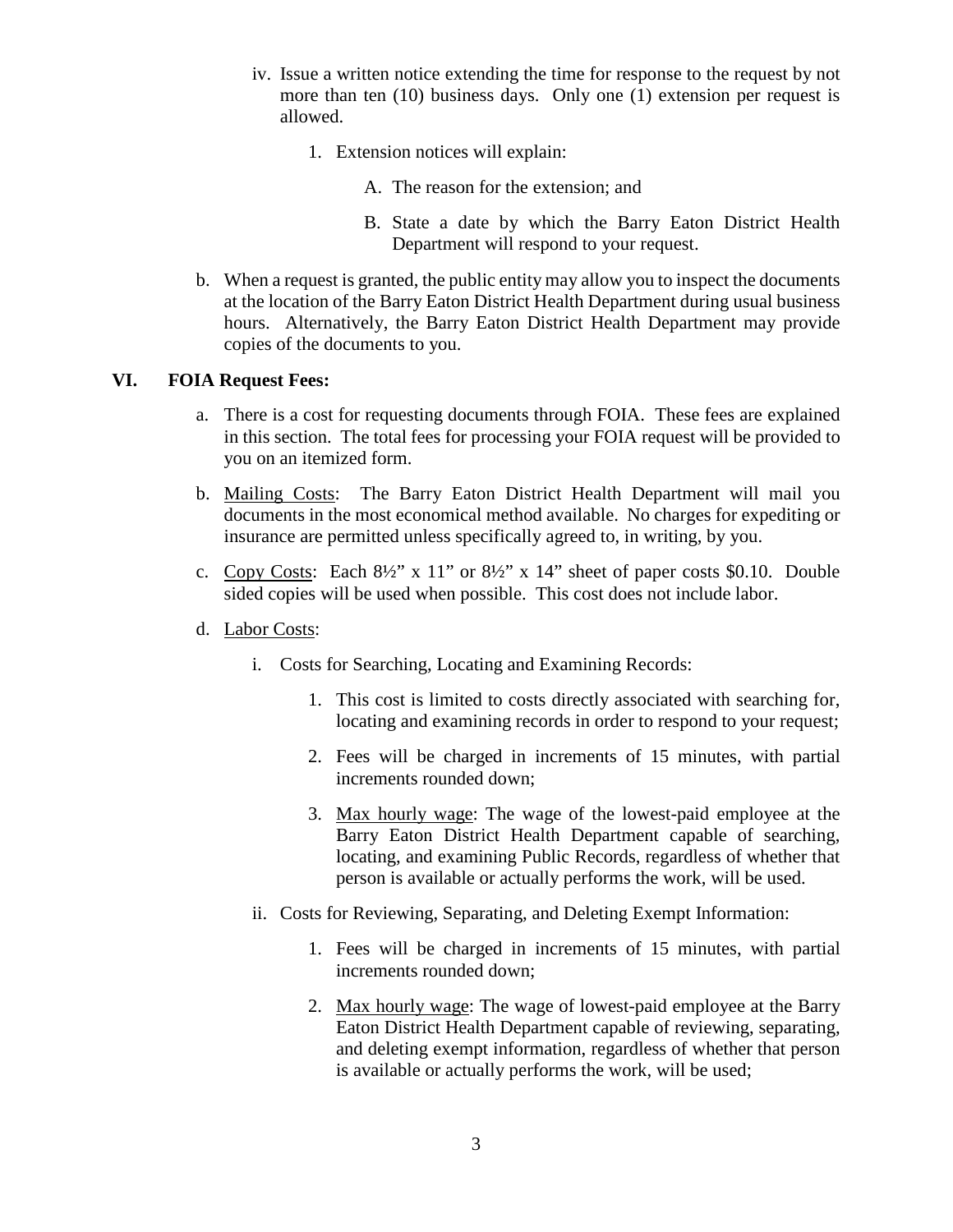- 3. Contract labor may be used for this purpose. The fee for contract labor is calculated the same way as employee labor and may not exceed the wage of the lowest-paid employee of the Barry Eaton District Health Department capable of reviewing, separating, and deleting exempt information. The name of the contract person or firm will be stated on the fee itemization form.
	- A. Total labor costs for contract labor may not exceed 6 times the state minimum hourly wage determined under section 4 of the Workforce Opportunity Wage Act, MCL 408.411 *et seq*.
- iii. Costs for Duplication or Publication:
	- 1. Includes making paper and non-paper copies;
	- 2. Fees will be charged in increments of \$0.50, with partial increments rounded down;
	- 3. Max hourly wage: the wage of lowest-paid employee of the Barry Eaton District Health Department capable of duplication or publication, regardless of whether that person is available or actually performs the work will be used.
- iv. Costs for Fringe Benefits:
	- 1. A multiplier of 50% will be added to labor costs for searching, locating, examining, reviewing, separating, deleting exempt information, duplication and publication;
	- 2. A line item clearly noting the percentage will be stated on the fee itemization form;
	- 3. The Barry Eaton District Health Department may not charge more than the actual cost of the fringe benefits;
	- 4. Overtime wages shall not be used in calculating the cost of fringe benefits.
- v. Overtime:
	- 1. Overtime will not be used unless specifically agreed to, in writing, by you.
- e. Cost of Non-Paper Records:
	- i. Costs are limited to the actual and most reasonable cost of computer discs, tapes, or other digital or similar media.
- f. This fee structure does not apply to Public Records prepared under an act or statute specifically authorizing the sale of those Public Records to the public, or if the amount of the fee for providing a copy of the Public Record is otherwise specifically provided for by law.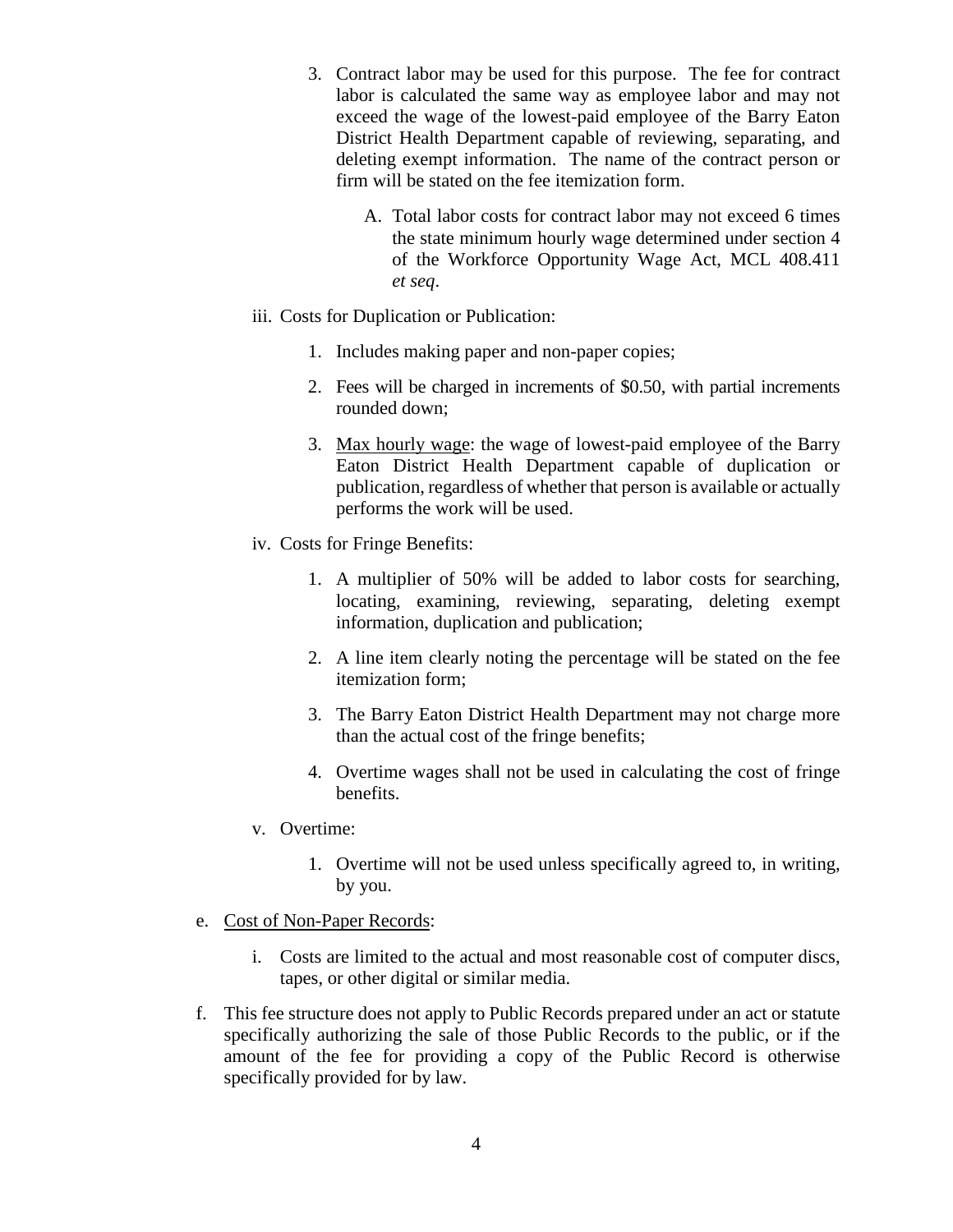#### **VII. Deposit Requirements:**

- a. A deposit may be required if the estimated fee for your requested records will exceed \$50.00. The deposit will not exceed one-half  $(\frac{1}{2})$  of the total fee estimate. Any request for a deposit must include a detailed itemization of the estimated fee. The response will also contain a good-faith non-binding estimate of the amount of time it will take the Barry Eaton District Health Department to comply with your request.
- b. If you have failed to fully pay for a previous request, the Barry Eaton District Health Department may require a 100% deposit for a later request if **all** the following apply:
	- i. The final fee for the prior written request was not more than 105% of any estimate given (if one was given);
	- ii. The Public Records requested were made available, contained the information being sought, and are still in the Barry Eaton District Health Department's possession;
	- iii. The Barry Eaton District Health Department answered in the required timeframe;
	- iv. Ninety (90) days have passed since the Barry Eaton District Health Department notified you in writing that the Public Records were available for pick-up or mailing;
	- v. You are unable to show proof of payment; and
	- vi. The Barry Eaton District Health Department has calculated a detailed itemization that is the basis for the current request.
- c. The Barry Eaton District Health Department may not require a 100% deposit as above in subsection b. if you:
	- i. Produce proof of payment; or
	- ii. Pay in full for the prior request; or
	- iii. Three hundred sixty-five (365) days have passed since you made the request that was not paid for.

#### **VIII. Discounts with Proof of Indigence:**

- a. You may request the first \$20.00 of fees be waived if you produce an affidavit stating that:
	- i. You are indigent and receiving public assistance; or
	- ii. You are indigent and stating facts showing an inability to pay costs due to indigency.
- b. Discounts will be fully noted on the fee itemization form.
- c. You will be ineligible for a discount if: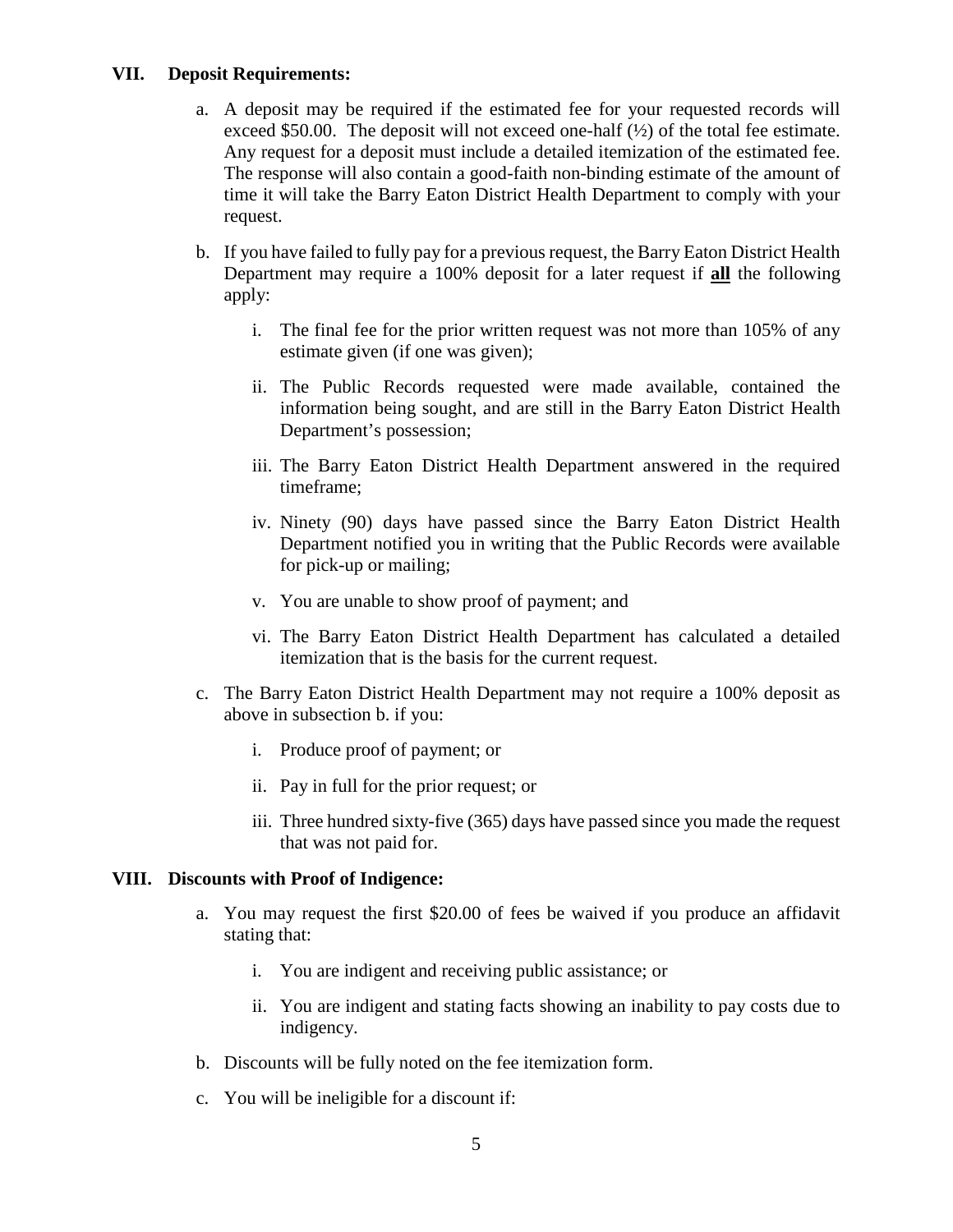- i. You previously received discounted copies of Public Records from the same Barry Eaton District Health Department two (2) times during the calendar year; or
- ii. You request documents in conjunction with another party that is not indigent. A written statement attesting that the request is not in conjunction with another party may be required by the Barry Eaton District Health Department.
- d. If a request for indigency discount is denied, the reason must be specifically stated in the written response to the FOIA request.
- **IX. Process for Appealing the Denial of a Request:** If your request is denied in whole or in part, and you do not believe the denial is supported by the law, you may seek an appeal.
	- a. Appeals to the Health Officer of the Barry Eaton District Health Department:
		- i. If you appeal the denial of a request for Public Records from the public entity:
			- 1. All appeals must specifically state the word "appeal"; and
			- 2. Identify the reason why the denial should be reversed; and
			- 3. Appeals must be sent to the Health Officer of the Barry Eaton District Health Department.
		- ii. Within ten (10) days after receiving a written appeal, the Barry Eaton District Health Department must:
			- 1. Reverse the disclosure denial;
			- 2. Issue a written notice upholding the denial; or
			- 3. Reverse the denial in part and uphold the denial in part.
		- iii. Under "unusual circumstances" the Barry Eaton District Health Department may issue a notice extending the period for a response to the appeal by not more than ten (10) business days. Only one (1) extension may be issued.
			- 1. "Unusual circumstances" means:
				- A. There is a need to search for, collect, or appropriately examine or review a voluminous amount of separate and distinct Public Records pursuant to a single request; or
				- B. The need to collect the requested Public Records from numerous filed offices, facilities, or other establishments which are located apart from the particular office receiving and processing the request.
		- iv. If the Health Officer of the Barry Eaton District Health Department fails to respond to the appeal or denies the appeal, the Requestor may seek judicial review.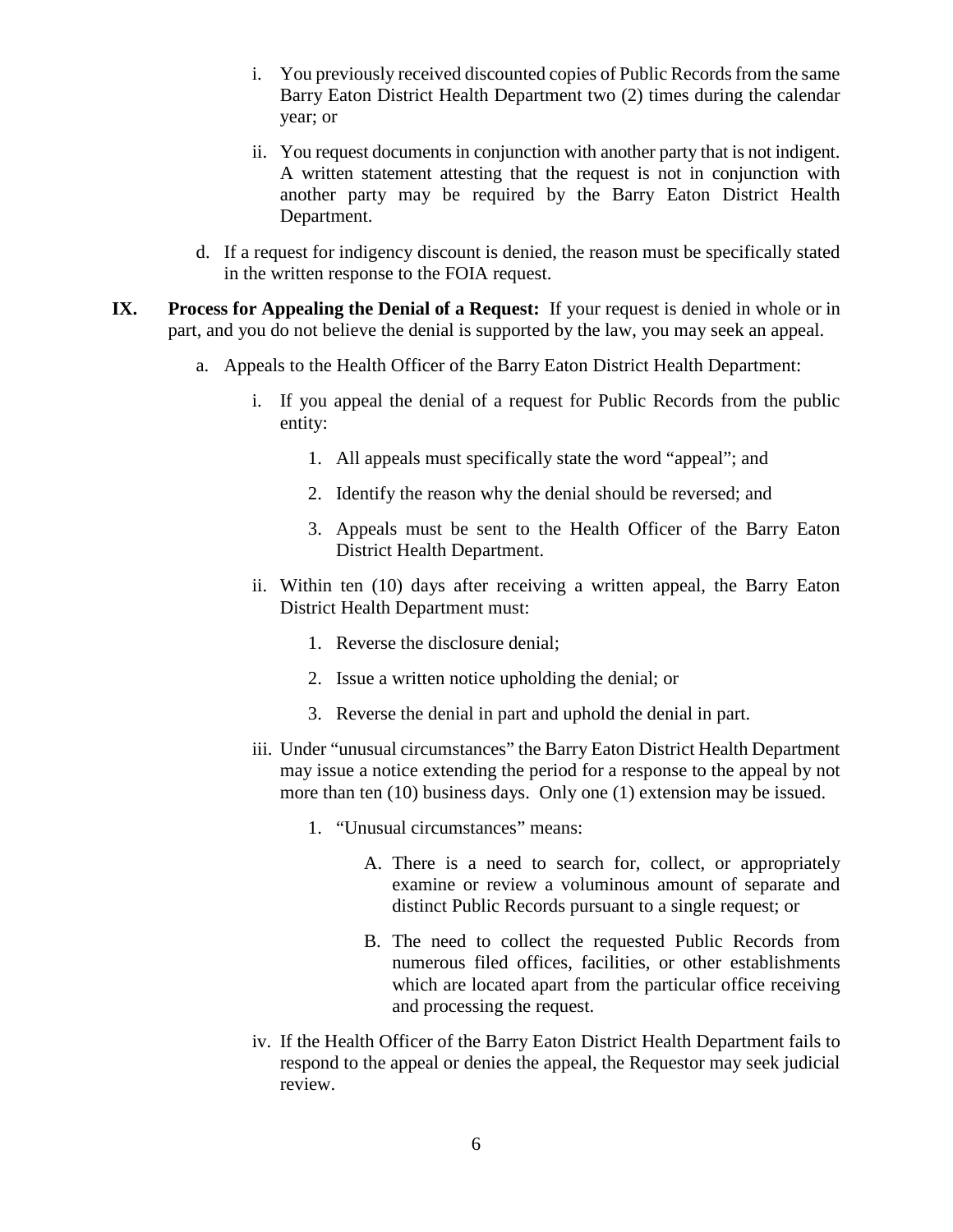- b. Judicial Appeals:
	- i. Civil actions can be commenced in the circuit court for the county where the Public Record or office of the Barry Eaton District Health Department to sustain the denial is located.
	- ii. Appeals must be filed within one hundred eighty (180) days after the date of the denial.
	- iii. If you prevail, the court must award reasonable attorneys' fees, costs and disbursements. If the Barry Eaton District Health Department prevails, the court may, in its discretion, award all or part of its reasonable attorneys' fees, costs and disbursements.

## **X. Process for Appealing Fees:**

- a. If you believe you have been charged a fee that is larger than that allowed by FOIA, you must first seek an appeal from the Health Officer of the Barry Eaton District Health Department.
- b. Appeals to the Health Officer of the Barry Eaton District Health Department:
	- i. Appeals must:
		- 1. Be in writing;
		- 2. State the word "appeal";
		- 3. Identify how the required fee exceeds the amount permitted by FOIA;
		- 4. Be addressed to the Health Officer of the Barry Eaton District Health Department.
	- ii. Within ten (10) business days after receiving a written appeal, the Health Officer of the Barry Eaton District Health Department must:
		- 1. Waive the fee;
		- 2. Reduce the fee and issue a written determination explaining the reduction. Reductions in fees must be based on the requirements of FOIA. The determination must also include a certification from the Health Officer of the Barry Eaton District Health Department that states that the determination is accurate and the fee amount complies with the Barry Eaton District Health Department publicly available FOIA policies and procedure;
		- 3. Uphold the fee and issue a written determination explaining the specific basis under FOIA supporting the fee. The determination must also include a certification from the Health Officer of the Barry Eaton District Health Department that states that the determination is accurate and the fee amount complies with the Barry Eaton District Health Department publicly available FOIA policies and procedure.